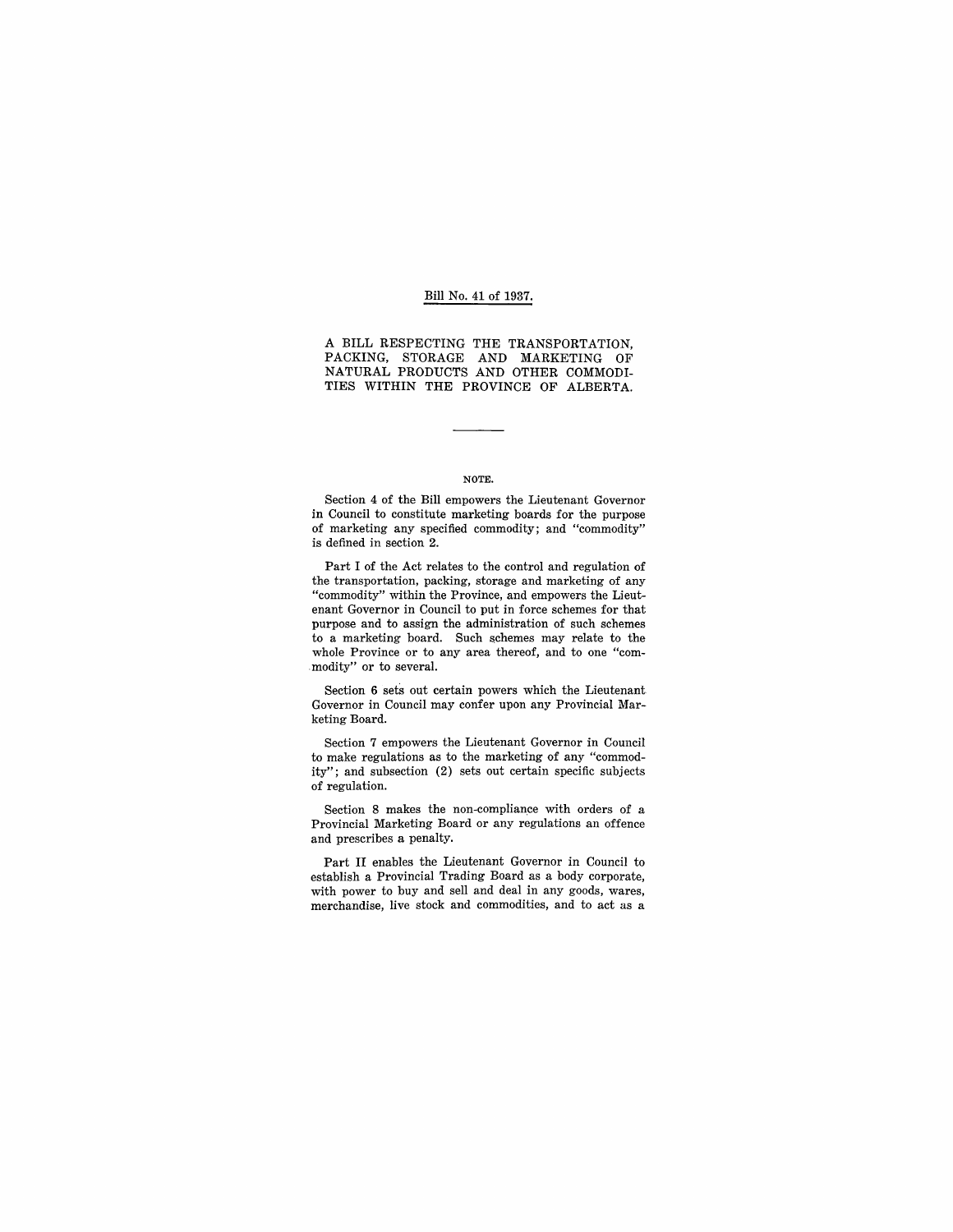broker, factor or agent. The Board is to consist of three members, of whom one is to be chairman, appointed by order in council.

Section 12 directs the board to conduct its operations on such margin of profit as is necessary to provide for the expense of its operations.

Section 13 empowers the Lieutenant Governor in Council to confer upon the Board such powers as it deems necessary to enable it to carry on its operations, and to make regulations.

Section 14 provides for annual reports of the operations of the Board, the auditing thereof, and the submission thereof to the Legislature.

Part III provides for the repeal of *The Alberta Natural Products Marketing Act, The Control and Marketing of Wheat Act,* and *The Alberta Natural Products Marketing Act Amendment Act,* 1935; it also provides that the Act or any Part or Parts therof shall come into force when proclaimed.

> R. ANDREW SMITH, *Legislative Counsel.*

*(This note does'not form any part of the Bill and is offered merely as a partial explanation of some of its provisions.)* 

### II.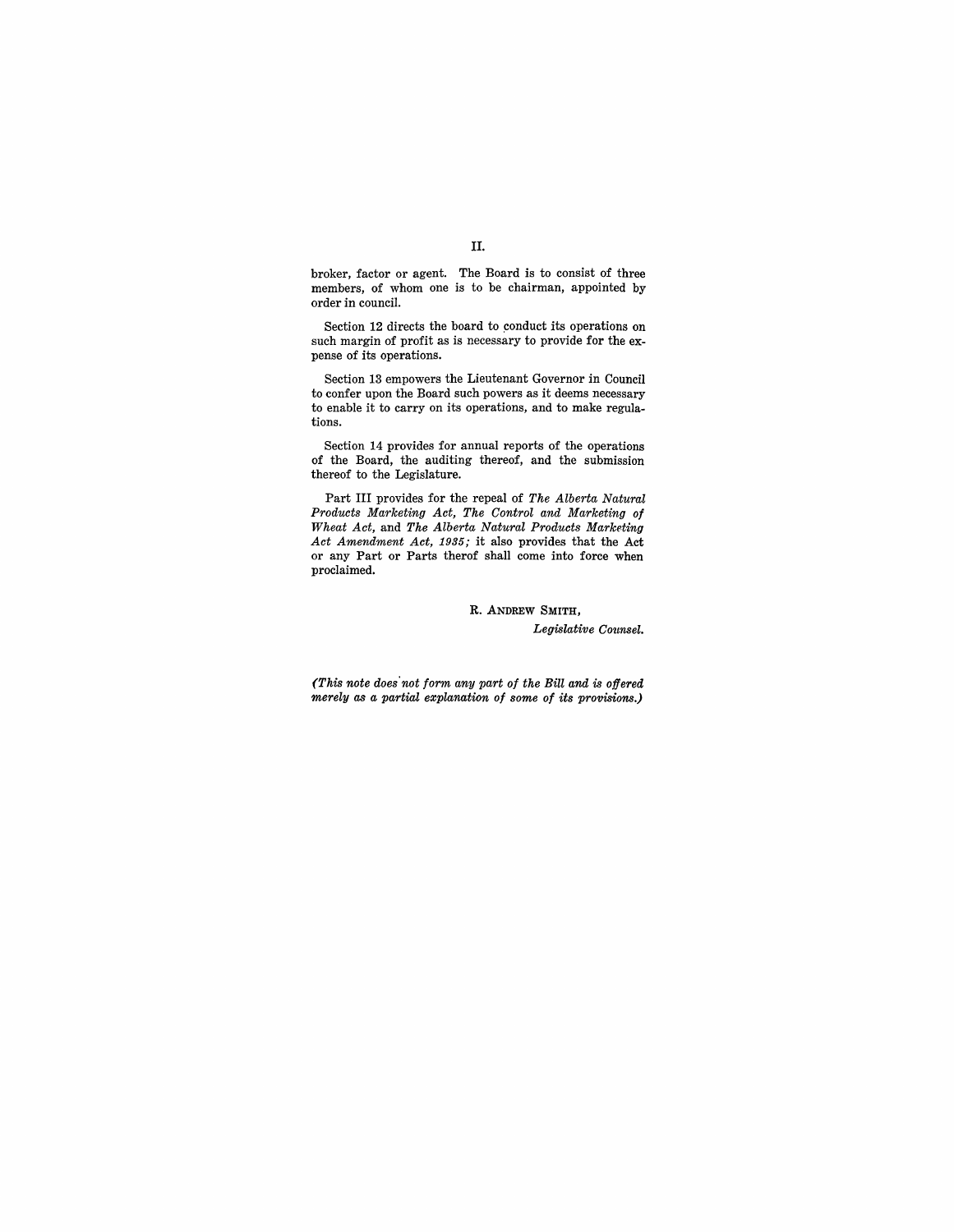# **BILL**

# No. 41 of 1937.

# An Act respecting the Transportation, Packing, Storage and Marketing of Natural Products and other Commodities, within the Province of Alberta.

| (Assented to | , 1937.) |
|--------------|----------|
|--------------|----------|

HIS MAJESTY, by and with the advice and consent of the Legislative Assembly of the Province of Alberta, enacts as follows:

1.. This Act may be cited as *"The Commodities Marketing (Alberta) Act."* 

2. In this Act, unless the context otherwise requires,-

- (a) "Commodity" means any product of agriculture,<br>any product of any mine, any product of any quarry,<br>any product of any oil well or gas well, any product<br>of the forest, any product of the lakes or rivers, and<br>any article any such product;
- (b) "Marketing" includes buying and selling, shipping
- for sale or storage, and offering for sale; (c) "Minister" means the Minister of Trade and Industry;
- (d) "Provincial Board" means the Alberta Marketing Board constituted under this Act, and any marketing board or agency constituted pursuant to this Act under the regulations;
- (e) "Regulated Product" means any natural product the regulation of the marketing of which is provided for in any scheme approved or established under this Act;
- *(I)* "Vehicle" means any motor vehicle, wagon, rail-way car, ship, boat, or other thing in which any natural product can be transported.

3. The administration of this Act shall be subject to the direction and supervision of the Minister.

4.-(1) The Lieutenant Governor in Council may constitute a board or different boards for the marketing of any specified commodity or commodities, and may constitute separate boards for the marketing of any specified commodity or commodities.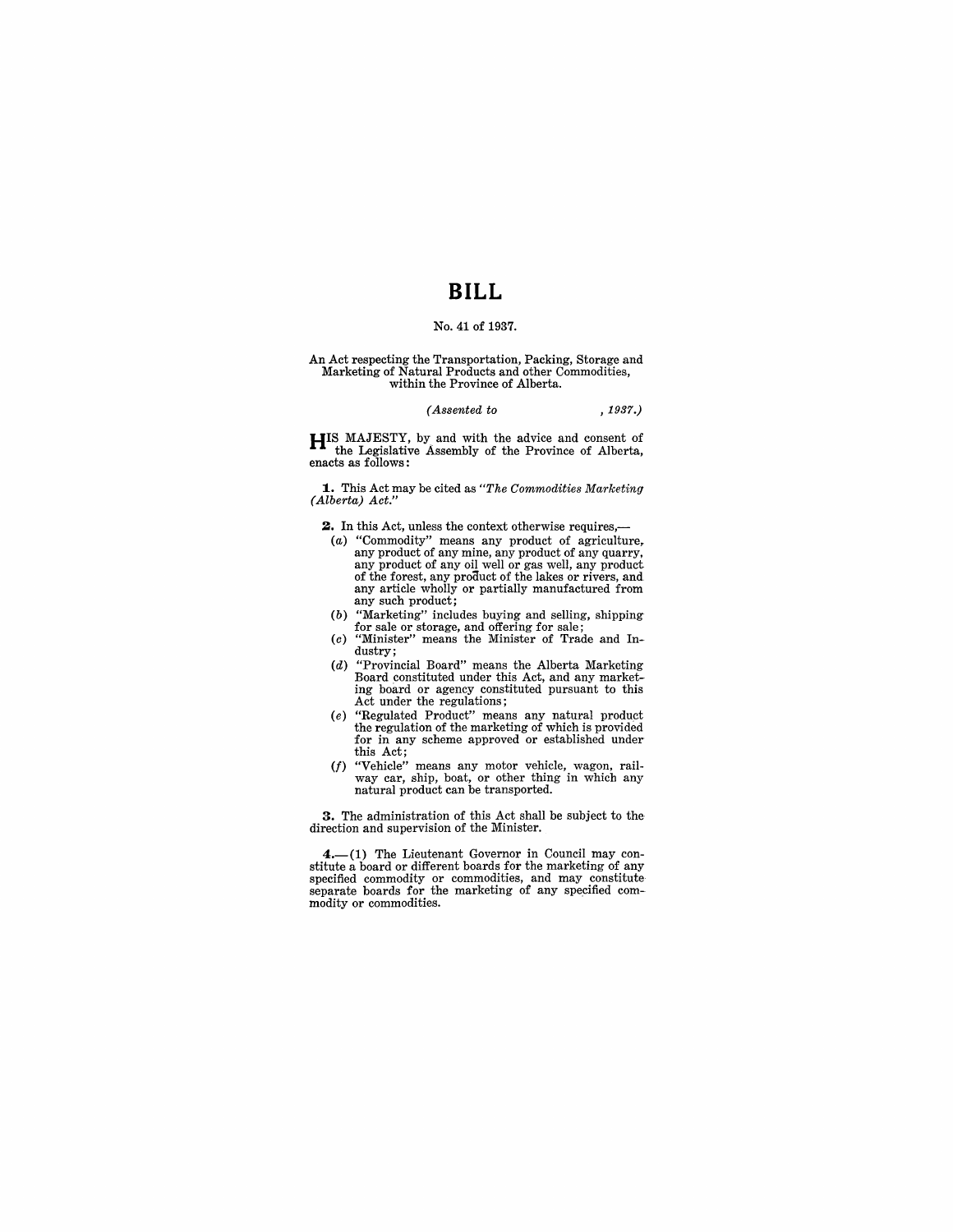(2) Every such board shall be known by such name as may be prescribed by the Lieutenant Governor in Council, one shall be the chairman, to be appointed by the Lieutenant Governor in Council, and the persons so appointed shall tion and perform such duties as may be prescribed by the Lieutenant Governor in Council.

(3) The Lieutenant Governor in Council may also appoint such officers, clerks, and servants as are necessary for the carrying out of the provisions of this Act, and may fix their salaries.

#### PART 1.

 $5-(1)$  The purpose and intent of Part I of this Act is to provide for the control and regulation in any or all re- spects of the transportation, packing, storage and marketing of any commodity within the Province, including the pro-hibition of such transportation, packing, storage and marketing in whole or in part.

(2) The Lieutenant Governor in Council may from time trol and regulation within the Province of the transportation, packing, storage and marketing of any commodity, and may assign the administration of any such schemes to any marketing board constituted under this Act, and may vest in those boards respectively any powers considered necessary or advisable to enable them effectively to control and regulate the transportation, packing, storage and marketing of any commodity within the Province, and to prohibit such transportation, packing, storage and marketing in whole or in part.

(3) Any scheme may relate to the whole of the Province or to any area within the Province, and may relate to one commodity, or various commodities, or to any grade or class thereof.

(4) The method by which the members of any marketing board are to be chosen, whether by appointment or election, or partly the one and partly the other, may be set out in the scheme the board is authorized to administer.

**6.** Without limiting the generality of any of the other provisions of this Act, the Lieutenant Governor in Council may vest in any Provincial board any or all of the following additional powers,-

(a) to regulate the time and place at which and to designate the agency through which any commodity shall be packed, stored or marketed; to determine the manner of distribution, the quantity and quality, grade or class of the commodity that shall be transported, packed, stored or marketed, by any

# 2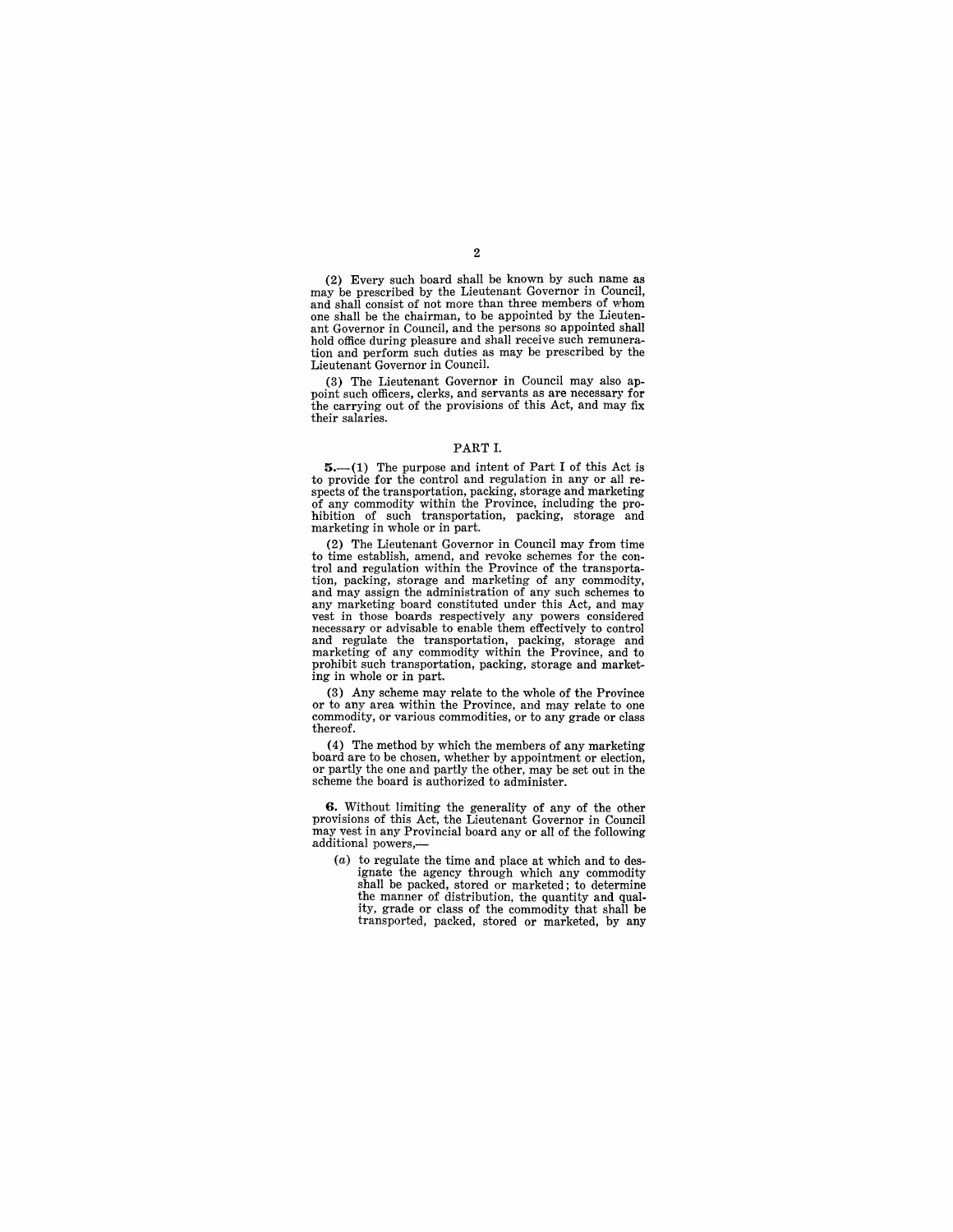person at any time; and to prohibit the transportation, packing, storage or marketing of any grade, quality, or class of any commodity;

- (b) to exempt from any determination or order any person or class of persons engaged in the produc-tion, packing, transporting, storing or marketing of the commodity, or any class, variety or grade thereof;
- (c) to require any or all persons engaged in the production, packing, transporting, storing or marketing of the commodity, to register with and obtain licenses from the board;
- $(d)$  to require full information relating to the production, packing, transporting, storing and marketing of the commodity from all persons engaged therein; and to require periodic returns to be made by such persons, and to inspect the books and premises of such persons;
- (e) to fix the price or prices, maximum price or prices, minimum prices at which the commodity, or any grade or class thereof, may be bought or sold in the Province; and may fix different prices for different parts of the Province;
- *(I)* to require the person in charge of any vehicle in which the commodity could be transported to permit any member or employee of the board to search the vehicle;
- $(g)$  to seize and dispose of any commodity kept, transported, packed, stored or marketed in violation of any order of the board;
- $(h)$  to make such orders, rules and regulations, as are deemed by the board necessary or advisable to control and regulate effectively the transportation, packing, storage or marketing of any commodity, and to amend or revoke the same.

 $7,-(1)$  The Lieutenant Governor in Council may make such regulations as are considered necessary or advisable for carrying out the purpose and intent of this Act, and may vest in any Provincial board such authorities and powers as are considered necessary or advisable with refer- ence to the marketing of any commodity.

(2) Without thereby limiting the generality of the pro-visions hereinbefore contained, it is declared that the power of the Lieutenant Governor in Council to make regulations shall extend to,-

(a) the authorizing and giving effect to any scheme for the regulation of the marketing within the Prov ince of any commodity;

## 3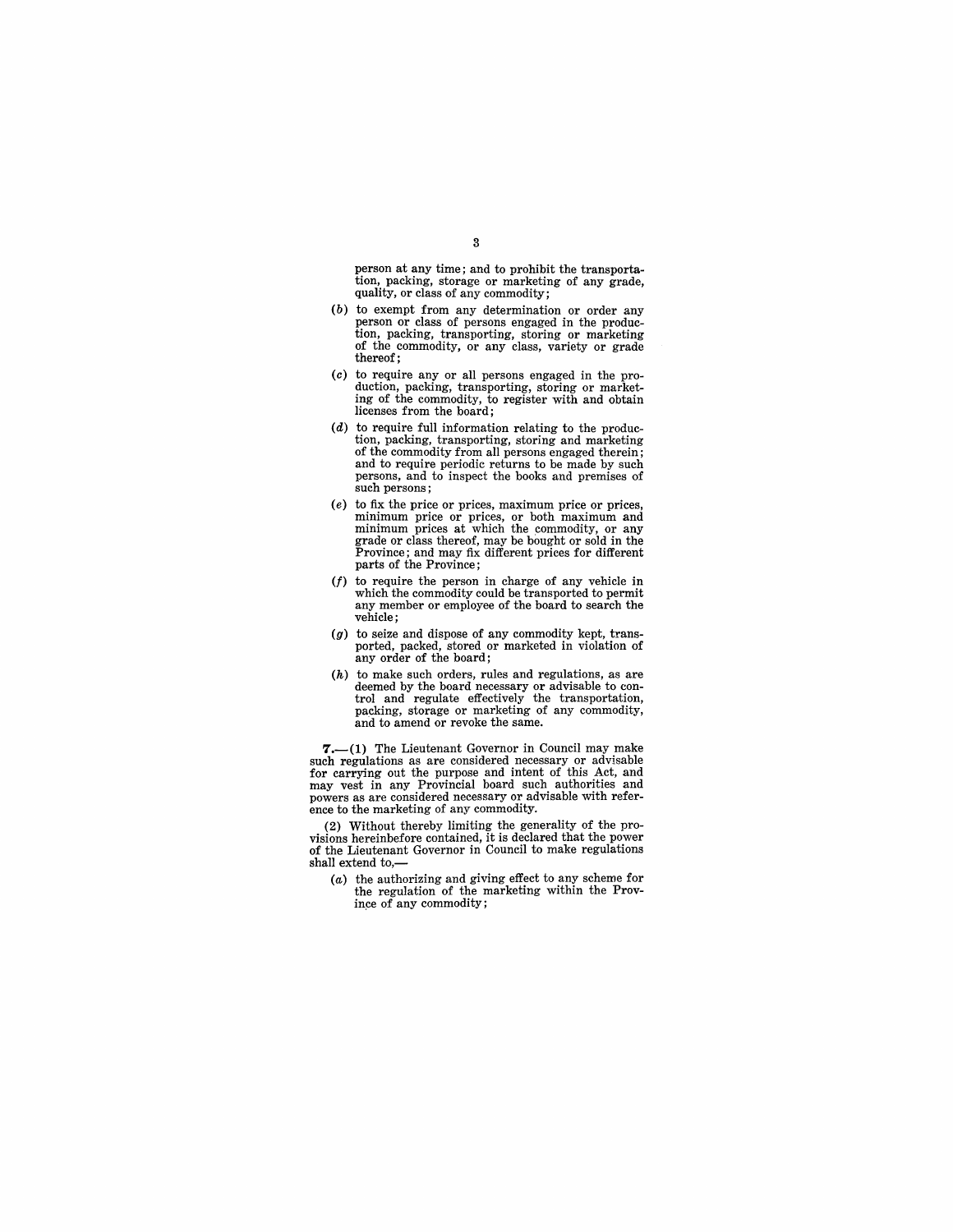- (b) the providing for the submission of any scheme for the regulation of the marketing of any commodity to a plebiscite within the area of the Province covered by the scheme;
- (c) the termination and annulment of any approval given or scheme authorized by the Lieutenant Gov- ernor in Council under this Act;
- (d) the imposition of penalties for enforcing any provision of the regulations.

8. Every person who fails to comply with any determination or order of a Provincial board or any regulation made under this Act shall be liable, on summary conviction, to a fine of not less than twenty-five dollars and not more than one hundred dollars, or to imprisonment not exceeding ninety days or to both fine and imprisonment.

#### PART II.

9. For the purpose of providing producers and consumers in the Province with the means of buying and selling commay constitute a Board to be known as "The Provincial Trading Board", which shall be a body corporate and shall be empowered to buy and sell and deal in any goods, wares, merchandise, live stock or commodities whatsoever, and to act as a broker, factor or agent for any person in the acquisition or disposition of any goods, wares, merchandise, live stock or commodities, and for that purpose to do and transact all acts and things which a natural person engaged in a general mercantile business has the capacity or the power to transact.

10. The board shall consist of three members, one of whom shall be the chairman, appointed by the Lieutenant Governor in Council, who shall receive such remuneration for their services as may be prescribed by the Lieutenant Governor in Council and shall hold office during pleasure.

11. The board may, with the approval of the Lieutenant Governor in Council, employ such officers, agents, clerks and servants, as may from time to time be required by the board for the transaction of its business.

12. The board shall in the buying, selling or dealing with any commodity, conduct its operations on such margin of profit as the board deems necessary for the purpose of providing for the payment of the expenses of the board.

13. The Lieutenant Governor in Council may vest in the board such authorities and powers as are considered necessary or advisable for the purpose of enabling the board to

4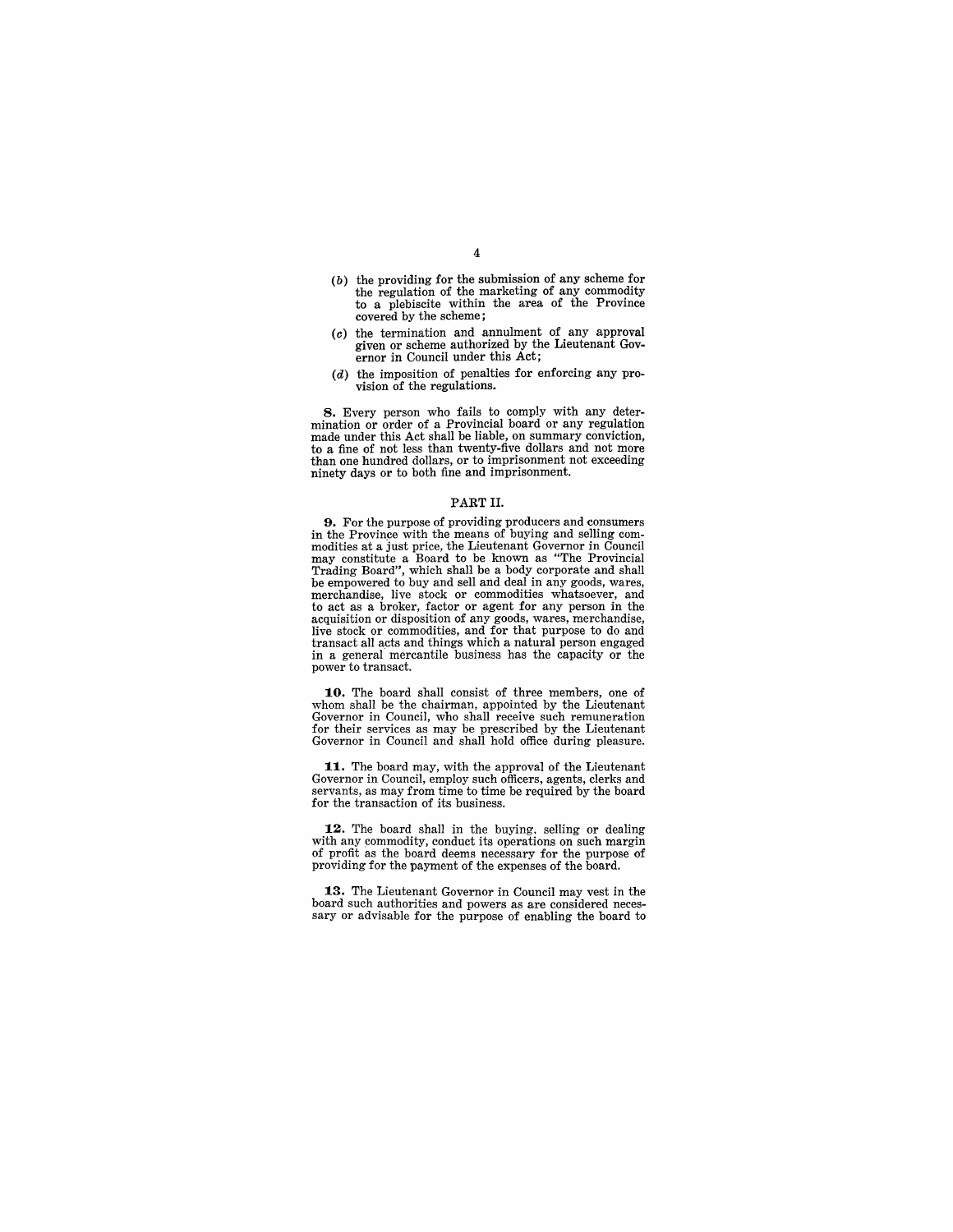conduct its operations, and may make such regulations as are considered to be necessary or advisable for carrying out the intent and purpose of this Act.

**1.4.** The board shall on the first day of January following the year in which it commences operation, and on the first day of January in each subsequent year, make a complete report of its business which shall be audited by the Provincial Auditor, and shall be submitted to the Lieutenant Governor in Council and shall be submitted to the Legislature at the session next after the delivery of the

#### PART **III.**

**1.5.** The following Acts are hereby repealed: *"The Alberta Natural Products Marketing Act",* being

chapter 34 of the Statutes of Alberta, 1934;<br>
"The Control and Marketing of Wheat Act", being chap-<br>
ter 35 of the Statutes of Alberta, 1934; and<br>
"The Alberta Natural Products Marketing Act Amend-<br>
ment Act, 1935", being 1935.

16. The Lieutenant Governor in Council may by one proclamation or by several proclamations, declare this Act or any Part or Parts thereof, to be in force on and from a date fixed thereby for that purpose, and upon any such lamation being made, this Act or any Part or Parts thereof so declared to be in force, shall come into force upon the date so fixed thereby.